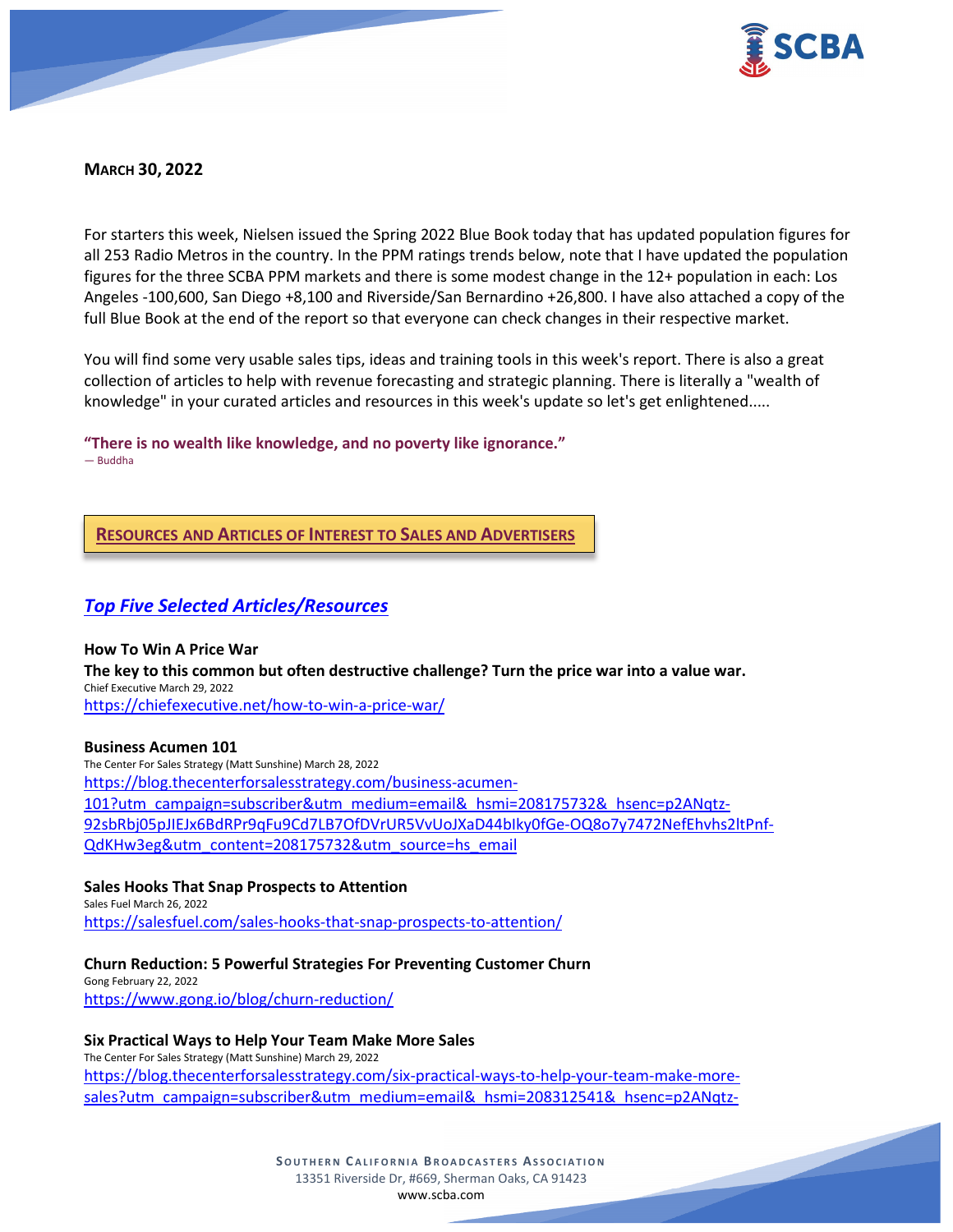

[8xT2yNVrQuUhdC7cRFr22xT0P77pL5F50CkEeCIMur2NptkBplNcWyZvdqxGD1WARyGgkFuuFXg4sdX4LEQ\\_0wjuK](https://blog.thecenterforsalesstrategy.com/six-practical-ways-to-help-your-team-make-more-sales?utm_campaign=subscriber&utm_medium=email&_hsmi=208312541&_hsenc=p2ANqtz-8xT2yNVrQuUhdC7cRFr22xT0P77pL5F50CkEeCIMur2NptkBplNcWyZvdqxGD1WARyGgkFuuFXg4sdX4LEQ_0wjuKg1A&utm_content=208312541&utm_source=hs_email) [g1A&utm\\_content=208312541&utm\\_source=hs\\_email](https://blog.thecenterforsalesstrategy.com/six-practical-ways-to-help-your-team-make-more-sales?utm_campaign=subscriber&utm_medium=email&_hsmi=208312541&_hsenc=p2ANqtz-8xT2yNVrQuUhdC7cRFr22xT0P77pL5F50CkEeCIMur2NptkBplNcWyZvdqxGD1WARyGgkFuuFXg4sdX4LEQ_0wjuKg1A&utm_content=208312541&utm_source=hs_email)

# *Curated Articles/Resources for Reference, Background and Tracking*

## **4 Steps to Higher CRM Adoption**

The Center For Sales Strategy (Dean Moothart) March 30, 2022

[https://blog.thecenterforsalesstrategy.com/4-steps-to-higher-crm-](https://blog.thecenterforsalesstrategy.com/4-steps-to-higher-crm-adoption?utm_campaign=subscriber&utm_medium=email&_hsmi=208451996&_hsenc=p2ANqtz--o988yOHQJJdhjHYle8ReANywgQivUL8rf-a5HsgHkA28lAcgCzEH7rRfwnSXsBGn37YfWAh5LdTNBSdqvgDXZ_gAWhA&utm_content=208451996&utm_source=hs_email)

[adoption?utm\\_campaign=subscriber&utm\\_medium=email&\\_hsmi=208451996&\\_hsenc=p2ANqtz--](https://blog.thecenterforsalesstrategy.com/4-steps-to-higher-crm-adoption?utm_campaign=subscriber&utm_medium=email&_hsmi=208451996&_hsenc=p2ANqtz--o988yOHQJJdhjHYle8ReANywgQivUL8rf-a5HsgHkA28lAcgCzEH7rRfwnSXsBGn37YfWAh5LdTNBSdqvgDXZ_gAWhA&utm_content=208451996&utm_source=hs_email)

[o988yOHQJJdhjHYle8ReANywgQivUL8rf-](https://blog.thecenterforsalesstrategy.com/4-steps-to-higher-crm-adoption?utm_campaign=subscriber&utm_medium=email&_hsmi=208451996&_hsenc=p2ANqtz--o988yOHQJJdhjHYle8ReANywgQivUL8rf-a5HsgHkA28lAcgCzEH7rRfwnSXsBGn37YfWAh5LdTNBSdqvgDXZ_gAWhA&utm_content=208451996&utm_source=hs_email)

[a5HsgHkA28lAcgCzEH7rRfwnSXsBGn37YfWAh5LdTNBSdqvgDXZ\\_gAWhA&utm\\_content=208451996&utm\\_sourc](https://blog.thecenterforsalesstrategy.com/4-steps-to-higher-crm-adoption?utm_campaign=subscriber&utm_medium=email&_hsmi=208451996&_hsenc=p2ANqtz--o988yOHQJJdhjHYle8ReANywgQivUL8rf-a5HsgHkA28lAcgCzEH7rRfwnSXsBGn37YfWAh5LdTNBSdqvgDXZ_gAWhA&utm_content=208451996&utm_source=hs_email) [e=hs\\_email](https://blog.thecenterforsalesstrategy.com/4-steps-to-higher-crm-adoption?utm_campaign=subscriber&utm_medium=email&_hsmi=208451996&_hsenc=p2ANqtz--o988yOHQJJdhjHYle8ReANywgQivUL8rf-a5HsgHkA28lAcgCzEH7rRfwnSXsBGn37YfWAh5LdTNBSdqvgDXZ_gAWhA&utm_content=208451996&utm_source=hs_email)

# **Survey Says AM/FM Radio Still #1 in the Car**

Radio World (Edison Research) March 29, 2022

[https://www.radioworld.com/news-and-business/programming-and-sales/survey-says-am-fm-radio-still-1-in](https://www.radioworld.com/news-and-business/programming-and-sales/survey-says-am-fm-radio-still-1-in-the-car?utm_source=SmartBrief&utm_medium=email&utm_campaign=0028F35E-226C-4B60-AC88-AB2831C8A639&utm_content=677DB40E-D25B-471A-8BE5-3A3798F4F0FC&utm_term=56635b9b-0180-46fb-92ea-d1c65bc244bb)[the-car?utm\\_source=SmartBrief&utm\\_medium=email&utm\\_campaign=0028F35E-226C-4B60-AC88-](https://www.radioworld.com/news-and-business/programming-and-sales/survey-says-am-fm-radio-still-1-in-the-car?utm_source=SmartBrief&utm_medium=email&utm_campaign=0028F35E-226C-4B60-AC88-AB2831C8A639&utm_content=677DB40E-D25B-471A-8BE5-3A3798F4F0FC&utm_term=56635b9b-0180-46fb-92ea-d1c65bc244bb) [AB2831C8A639&utm\\_content=677DB40E-D25B-471A-8BE5-3A3798F4F0FC&utm\\_term=56635b9b-0180-46fb-](https://www.radioworld.com/news-and-business/programming-and-sales/survey-says-am-fm-radio-still-1-in-the-car?utm_source=SmartBrief&utm_medium=email&utm_campaign=0028F35E-226C-4B60-AC88-AB2831C8A639&utm_content=677DB40E-D25B-471A-8BE5-3A3798F4F0FC&utm_term=56635b9b-0180-46fb-92ea-d1c65bc244bb)[92ea-d1c65bc244bb](https://www.radioworld.com/news-and-business/programming-and-sales/survey-says-am-fm-radio-still-1-in-the-car?utm_source=SmartBrief&utm_medium=email&utm_campaign=0028F35E-226C-4B60-AC88-AB2831C8A639&utm_content=677DB40E-D25B-471A-8BE5-3A3798F4F0FC&utm_term=56635b9b-0180-46fb-92ea-d1c65bc244bb)

# **How Radio Newbies Start Slow Before Increasing Their Advertising Weight.**

Inside Radio (Media Monitors) March 29, 2022 [https://www.insideradio.com/free/how-radio-newbies-start-slow-before-increasing-their-advertising](https://www.insideradio.com/free/how-radio-newbies-start-slow-before-increasing-their-advertising-weight/article_34cf2a84-af3c-11ec-92c8-0b0c6c247aed.html)[weight/article\\_34cf2a84-af3c-11ec-92c8-0b0c6c247aed.html](https://www.insideradio.com/free/how-radio-newbies-start-slow-before-increasing-their-advertising-weight/article_34cf2a84-af3c-11ec-92c8-0b0c6c247aed.html)

# **Consumer confidence rises for first time this year**

Chain Store Age (The Conference Board) March 29, 2022 [https://chainstoreage.com/consumer-confidence-rises-first-time](https://chainstoreage.com/consumer-confidence-rises-first-time-year?oly_enc_id=8319H4585489H7M&utm_source=omeda&utm_medium=email&utm_campaign=NL_CSA+Day+Breaker&utm_keyword=)[year?oly\\_enc\\_id=8319H4585489H7M&utm\\_source=omeda&utm\\_medium=email&utm\\_campaign=NL\\_CSA+Day](https://chainstoreage.com/consumer-confidence-rises-first-time-year?oly_enc_id=8319H4585489H7M&utm_source=omeda&utm_medium=email&utm_campaign=NL_CSA+Day+Breaker&utm_keyword=) [+Breaker&utm\\_keyword=](https://chainstoreage.com/consumer-confidence-rises-first-time-year?oly_enc_id=8319H4585489H7M&utm_source=omeda&utm_medium=email&utm_campaign=NL_CSA+Day+Breaker&utm_keyword=)

# **Cox Automotive Auto Market Report**

Cox Automotive March 29, 2022 (video report) <https://www.coxautoinc.com/market-insights/cox-automotive-auto-market-report-march-29-2022/>

# **Be Your Best At Being A Resource**

Radio Ink (Marc Greenspan) March 28, 2022 [https://radioink.com/2022/03/28/be-your-best-at-being-a](https://radioink.com/2022/03/28/be-your-best-at-being-a-resource/?vgo_ee=g4MdIIvetgiR1mkR7kijJ4BI1h38V58Ke8bVrp%2FmcsM%3D)[resource/?vgo\\_ee=g4MdIIvetgiR1mkR7kijJ4BI1h38V58Ke8bVrp%2FmcsM%3D](https://radioink.com/2022/03/28/be-your-best-at-being-a-resource/?vgo_ee=g4MdIIvetgiR1mkR7kijJ4BI1h38V58Ke8bVrp%2FmcsM%3D)

# **Is There Still A Consumer Cash Bump From Tax Refunds?**

MediaPost March 28, 2022 [https://www.mediapost.com/publications/article/372462/is-there-still-a-consumer-cash-bump-from-tax](https://www.mediapost.com/publications/article/372462/is-there-still-a-consumer-cash-bump-from-tax-refun.html?utm_source=newsletter&utm_medium=email&utm_content=headline&utm_campaign=125736&hashid=Y1PEPj99RXCjj6hr8RtU_Q)[refun.html?utm\\_source=newsletter&utm\\_medium=email&utm\\_content=headline&utm\\_campaign=125736&ha](https://www.mediapost.com/publications/article/372462/is-there-still-a-consumer-cash-bump-from-tax-refun.html?utm_source=newsletter&utm_medium=email&utm_content=headline&utm_campaign=125736&hashid=Y1PEPj99RXCjj6hr8RtU_Q) [shid=Y1PEPj99RXCjj6hr8RtU\\_Q](https://www.mediapost.com/publications/article/372462/is-there-still-a-consumer-cash-bump-from-tax-refun.html?utm_source=newsletter&utm_medium=email&utm_content=headline&utm_campaign=125736&hashid=Y1PEPj99RXCjj6hr8RtU_Q)

# **Another Strong Week at Spot Radio, Indeed**

Radio + Television Business Report March 28, 2022 <https://www.rbr.com/mmr-032822/>

> **SOUTHERN C ALIFORNIA B ROADCASTERS ASSOCIATION** 13351 Riverside Dr, #669, Sherman Oaks, CA 91423 [www.scba.com](http://www.scba.com/)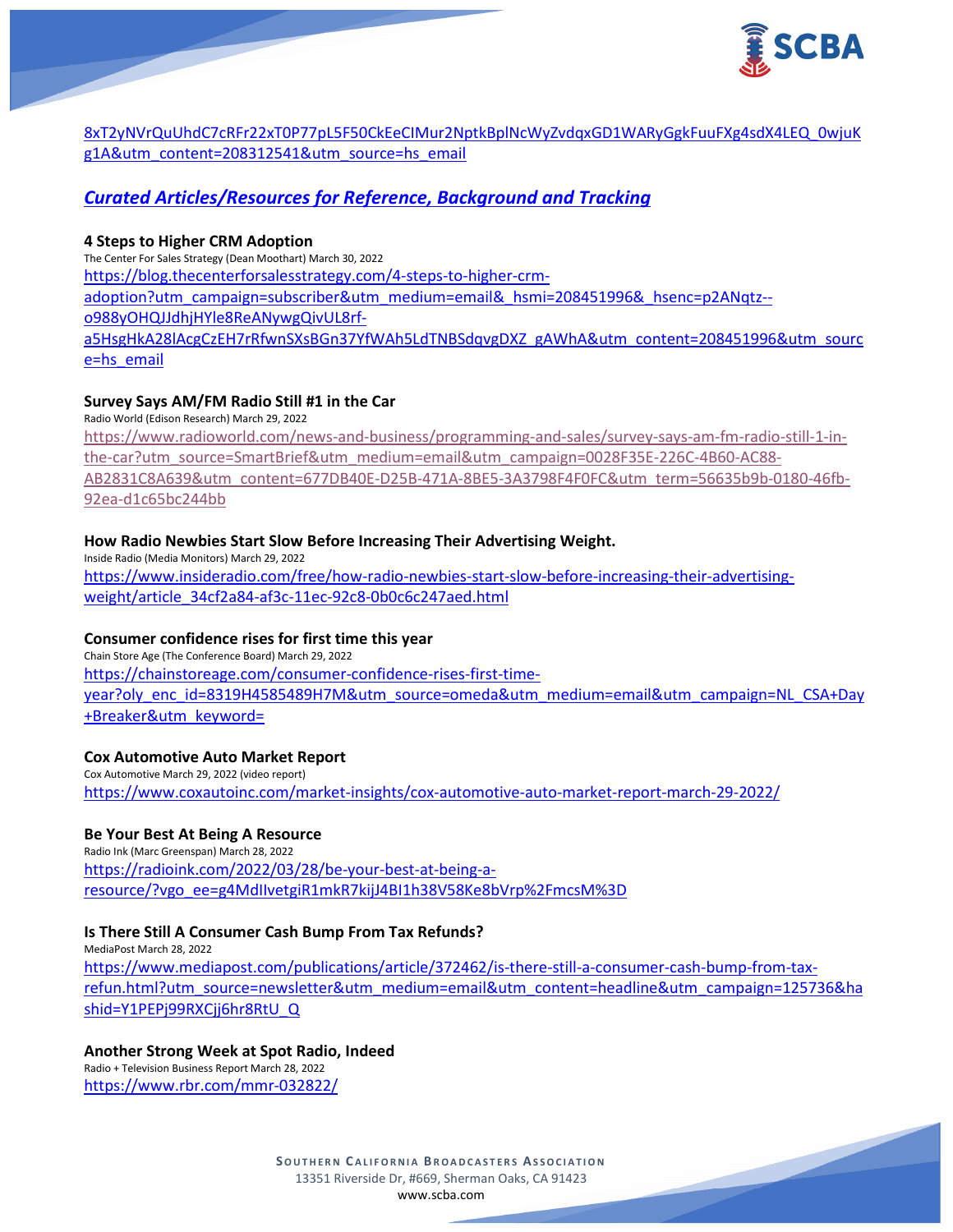

## **The Fun Danger Of Creative Thinking In Sales**

Radio Ink (Loyd Ford) March 28, 2022 <https://radioink.com/2022/03/28/the-fun-danger-of-creative-thinking-in-sales/>

### **RAB: Listeners Want Personal Connection To Their Insurance Agents.** Inside Radio March 28, 2022 [https://www.insideradio.com/free/rab-listeners-want-personal-connection-to-their-insurance](https://www.insideradio.com/free/rab-listeners-want-personal-connection-to-their-insurance-agents/article_ed1f27cc-ae71-11ec-ab0f-7b1207b127d3.html)[agents/article\\_ed1f27cc-ae71-11ec-ab0f-7b1207b127d3.html](https://www.insideradio.com/free/rab-listeners-want-personal-connection-to-their-insurance-agents/article_ed1f27cc-ae71-11ec-ab0f-7b1207b127d3.html)

## **Business Alliance Group**

Radio Ink (Rick Fink) March 28, 2022 [https://radioink.com/2022/03/28/business-alliance](https://radioink.com/2022/03/28/business-alliance-group/?vgo_ee=g4MdIIvetgiR1mkR7kijJ4BI1h38V58Ke8bVrp%2FmcsM%3D)[group/?vgo\\_ee=g4MdIIvetgiR1mkR7kijJ4BI1h38V58Ke8bVrp%2FmcsM%3D](https://radioink.com/2022/03/28/business-alliance-group/?vgo_ee=g4MdIIvetgiR1mkR7kijJ4BI1h38V58Ke8bVrp%2FmcsM%3D)

# **The Two Types of Confidence**

SalesFuel March 26,2022 <https://salesfuel.com/the-two-types-of-confidence/>

## **Sales Cycles: What They Are and Why You Need Them**

SalesFuel March 26, 2022 <https://salesfuel.com/sales-cycles/>

## **4 tips for reengaging with audiences (customers) post-pandemic**

PR Daily March 26, 2022 <https://www.prdaily.com/4-tips-for-reengaging-with-audiences-post-pandemic/>

### **Consumer survey finds brick-and-mortar making a comeback — with safety in mind**

Chain Store Age March 25, 2022 [https://chainstoreage.com/consumer-survey-finds-brick-and-mortar-making-comeback-safety](https://chainstoreage.com/consumer-survey-finds-brick-and-mortar-making-comeback-safety-mind?oly_enc_id=8319H4585489H7M&utm_source=omeda&utm_medium=email&utm_campaign=NL_CSA+Day+Breaker&utm_keyword=)[mind?oly\\_enc\\_id=8319H4585489H7M&utm\\_source=omeda&utm\\_medium=email&utm\\_campaign=NL\\_CSA+Da](https://chainstoreage.com/consumer-survey-finds-brick-and-mortar-making-comeback-safety-mind?oly_enc_id=8319H4585489H7M&utm_source=omeda&utm_medium=email&utm_campaign=NL_CSA+Day+Breaker&utm_keyword=) [y+Breaker&utm\\_keyword=](https://chainstoreage.com/consumer-survey-finds-brick-and-mortar-making-comeback-safety-mind?oly_enc_id=8319H4585489H7M&utm_source=omeda&utm_medium=email&utm_campaign=NL_CSA+Day+Breaker&utm_keyword=)

### **Research: When Praising the Competition Benefits Your Brand**

Harvard Business Review March 24, 2022 <https://hbr.org/2022/03/research-when-praising-the-competition-benefits-your-brand>

# **Radio Rides With Cycling Enthusiasts.**

Inside Radio (The Media Audit) March 24, 2022 [https://www.insideradio.com/free/radio-rides-with-cycling-enthusiasts/article\\_f148e32a-ab3c-11ec-82ac](https://www.insideradio.com/free/radio-rides-with-cycling-enthusiasts/article_f148e32a-ab3c-11ec-82ac-dbce9bd9e6ec.html)[dbce9bd9e6ec.html](https://www.insideradio.com/free/radio-rides-with-cycling-enthusiasts/article_f148e32a-ab3c-11ec-82ac-dbce9bd9e6ec.html)

### **Rituals at Work: Teams That Play Together Stay Together**

Harvard Business School March 24, 2022 [https://hbswk.hbs.edu/item/rituals-at-work-teams-that-play-together-stay](https://hbswk.hbs.edu/item/rituals-at-work-teams-that-play-together-stay-together?utm_source=sfmc&utm_medium=email&utm_campaign=WK+Newsletter+3-30-2022+B&utm_term=Rituals+at+Work%3a+Teams+That+Play+Together+Stay+Together&utm_id=456465)[together?utm\\_source=sfmc&utm\\_medium=email&utm\\_campaign=WK+Newsletter+3-30-](https://hbswk.hbs.edu/item/rituals-at-work-teams-that-play-together-stay-together?utm_source=sfmc&utm_medium=email&utm_campaign=WK+Newsletter+3-30-2022+B&utm_term=Rituals+at+Work%3a+Teams+That+Play+Together+Stay+Together&utm_id=456465) [2022+B&utm\\_term=Rituals+at+Work%3a+Teams+That+Play+Together+Stay+Together&utm\\_id=456465](https://hbswk.hbs.edu/item/rituals-at-work-teams-that-play-together-stay-together?utm_source=sfmc&utm_medium=email&utm_campaign=WK+Newsletter+3-30-2022+B&utm_term=Rituals+at+Work%3a+Teams+That+Play+Together+Stay+Together&utm_id=456465)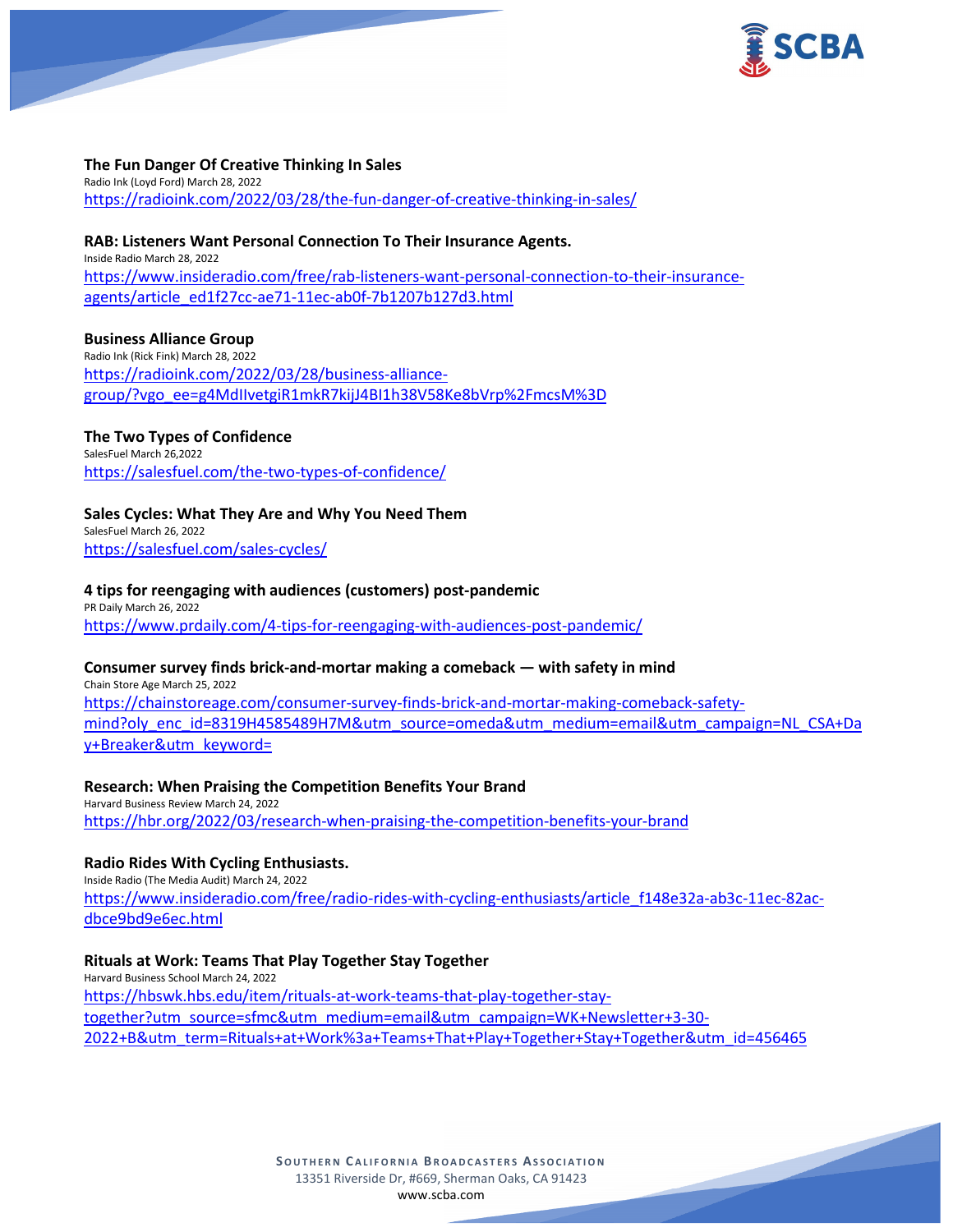

**RESOURCES AND ARTICLES OF INTEREST TO MANAGERS FOR PLANNING AND FORECASTING:**

# *Top Five Selected Articles/Resources*

## **Analysts See 'Similar Playbook' For Radio From Nielsen One.**

Inside Radio March 30, 2022 [https://www.insideradio.com/free/analysts-see-similar-playbook-for-radio-from-nielsen-one/article\\_5465ed5c](https://www.insideradio.com/free/analysts-see-similar-playbook-for-radio-from-nielsen-one/article_5465ed5c-aff9-11ec-aa6a-2f9b88bac735.html)[aff9-11ec-aa6a-2f9b88bac735.html](https://www.insideradio.com/free/analysts-see-similar-playbook-for-radio-from-nielsen-one/article_5465ed5c-aff9-11ec-aa6a-2f9b88bac735.html)

## **Digital Audio Ad Spend Now Nearly Equal To AM/FM**

Radio + Television Business Report March 28, 2022 <https://www.rbr.com/digital-audio-ad-spend-now-nearly-equal-to-am-fm/?event=login>

# **Citing War, Magna Revises 2022 Ad Outlook Down 1.5 Points**

MediaPost March 28, 2022

[https://www.mediapost.com/publications/article/372409/citing-war-magna-revises-2022-ad-outlook-down-](https://www.mediapost.com/publications/article/372409/citing-war-magna-revises-2022-ad-outlook-down-15.html?utm_source=newsletter&utm_medium=email&utm_content=readmore&utm_campaign=125736&hashid=Y1PEPj99RXCjj6hr8RtU_Q)[15.html?utm\\_source=newsletter&utm\\_medium=email&utm\\_content=readmore&utm\\_campaign=125736&hash](https://www.mediapost.com/publications/article/372409/citing-war-magna-revises-2022-ad-outlook-down-15.html?utm_source=newsletter&utm_medium=email&utm_content=readmore&utm_campaign=125736&hashid=Y1PEPj99RXCjj6hr8RtU_Q) [id=Y1PEPj99RXCjj6hr8RtU\\_Q](https://www.mediapost.com/publications/article/372409/citing-war-magna-revises-2022-ad-outlook-down-15.html?utm_source=newsletter&utm_medium=email&utm_content=readmore&utm_campaign=125736&hashid=Y1PEPj99RXCjj6hr8RtU_Q)

# **April Fool's Day and the FCC's Hoax Rule – Be Careful Out There**

Broadcast Law Blog (David Oxenford) March 28,2022 [https://www.broadcastlawblog.com/2022/03/articles/april-fools-day-and-the-fccs-hoax-rule-be-careful-out](https://www.broadcastlawblog.com/2022/03/articles/april-fools-day-and-the-fccs-hoax-rule-be-careful-out-there/)[there/](https://www.broadcastlawblog.com/2022/03/articles/april-fools-day-and-the-fccs-hoax-rule-be-careful-out-there/)

# **Infinite Dial Shows Pandemic Impact On Consumer Media Behaviors.**

Inside Radio (Edison Research) March 24, 2022 [https://www.insideradio.com/free/infinite-dial-shows-pandemic-impact-on-consumer-media](https://www.insideradio.com/free/infinite-dial-shows-pandemic-impact-on-consumer-media-behaviors/article_e12947d6-ab3d-11ec-88ee-1bd003750054.html)[behaviors/article\\_e12947d6-ab3d-11ec-88ee-1bd003750054.html](https://www.insideradio.com/free/infinite-dial-shows-pandemic-impact-on-consumer-media-behaviors/article_e12947d6-ab3d-11ec-88ee-1bd003750054.html)

# *Curated Articles/Resources for Reference, Background and Tracking*

### **What Does The Nielsen Sale Mean to You?**

Radio Ink (Buzz Knight) March 30, 2022 <https://radioink.com/2022/03/30/what-does-the-nielsen-sale-mean-to-you/>

# **Nielsen Agrees To \$16 Billion Sale To Private Equity Group.**

Inside Radio March 29, 2022 [https://www.insideradio.com/free/nielsen-agrees-to-16-billion-sale-to-private-equity-group/article\\_28d4f014](https://www.insideradio.com/free/nielsen-agrees-to-16-billion-sale-to-private-equity-group/article_28d4f014-af56-11ec-8da0-73425b1d4b9b.html) [af56-11ec-8da0-73425b1d4b9b.html](https://www.insideradio.com/free/nielsen-agrees-to-16-billion-sale-to-private-equity-group/article_28d4f014-af56-11ec-8da0-73425b1d4b9b.html)

# **When Will "Netflixification" Come To Radio?**

Jacobs Media Strategies (Fred Jacobs) March 29, 2022 <https://jacobsmedia.com/when-will-netflixification-come-to-radio/>

> **SOUTHERN C ALIFORNIA B ROADCASTERS ASSOCIATION** 13351 Riverside Dr, #669, Sherman Oaks, CA 91423 [www.scba.com](http://www.scba.com/)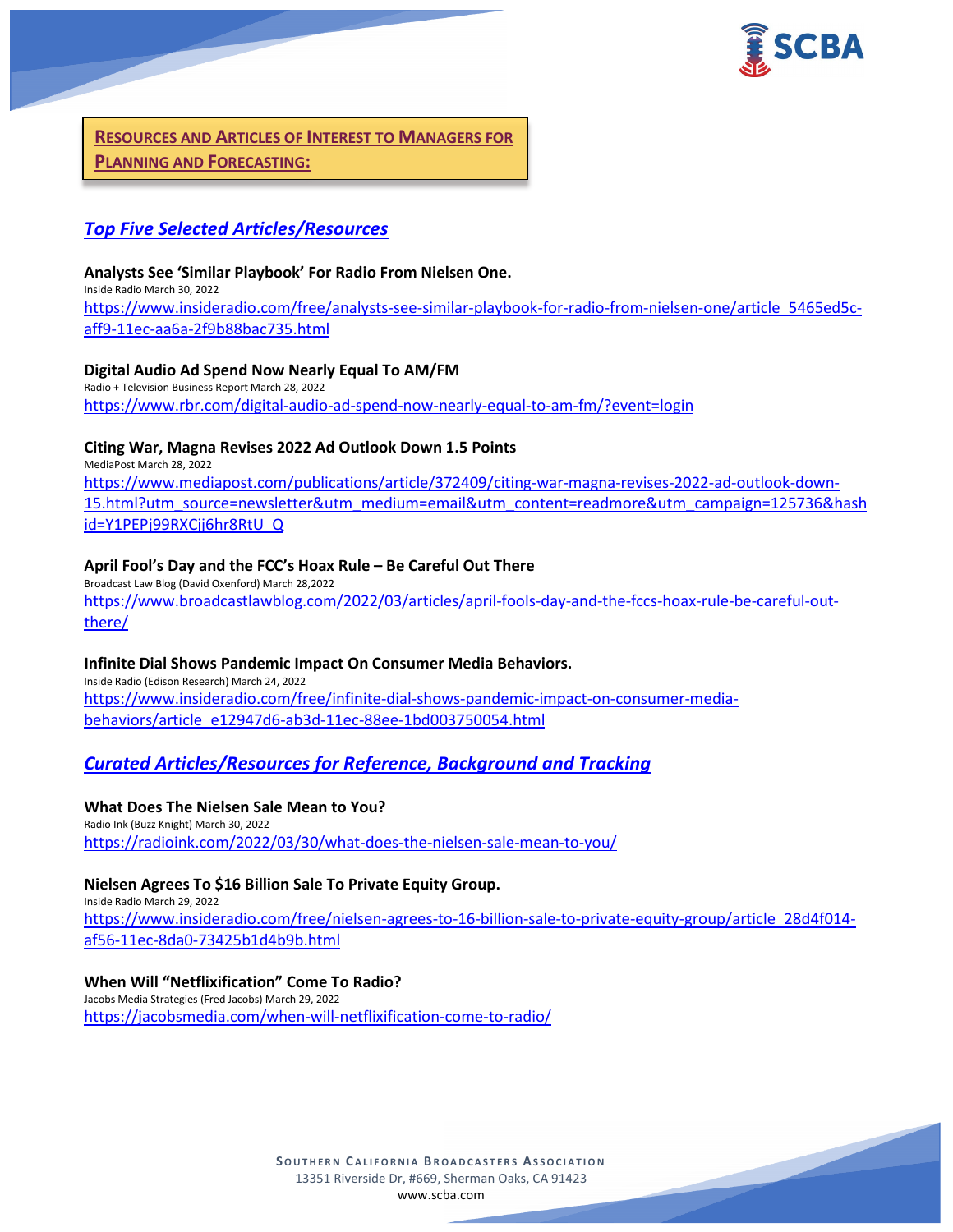

### **U.S. OTT Ad Spend Reached \$4 Billion In 4 Months**

MediaPost March 29, 2022 [https://www.mediapost.com/publications/article/372507/us-ott-ad-spend-reached-4-billion-in-4](https://www.mediapost.com/publications/article/372507/us-ott-ad-spend-reached-4-billion-in-4-months.html?utm_source=newsletter&utm_medium=email&utm_content=readmore&utm_campaign=125756&hashid=MvrWDWYNRcOEFJu_y2GIhQ) [months.html?utm\\_source=newsletter&utm\\_medium=email&utm\\_content=readmore&utm\\_campaign=125756](https://www.mediapost.com/publications/article/372507/us-ott-ad-spend-reached-4-billion-in-4-months.html?utm_source=newsletter&utm_medium=email&utm_content=readmore&utm_campaign=125756&hashid=MvrWDWYNRcOEFJu_y2GIhQ) [&hashid=MvrWDWYNRcOEFJu\\_y2GIhQ](https://www.mediapost.com/publications/article/372507/us-ott-ad-spend-reached-4-billion-in-4-months.html?utm_source=newsletter&utm_medium=email&utm_content=readmore&utm_campaign=125756&hashid=MvrWDWYNRcOEFJu_y2GIhQ)

### **Infinite Dial: Smartphone Adoption Plateaus As Smart Speaker Penetration Continues To Rise.**

Inside Radio (Edison Research) March 28, 2022 [https://www.insideradio.com/free/infinite-dial-smartphone-adoption-plateaus-as-smart-speaker-penetration](https://www.insideradio.com/free/infinite-dial-smartphone-adoption-plateaus-as-smart-speaker-penetration-continues-to-rise/article_2adf2a76-ae72-11ec-92db-4ba88f6eb002.html)[continues-to-rise/article\\_2adf2a76-ae72-11ec-92db-4ba88f6eb002.html](https://www.insideradio.com/free/infinite-dial-smartphone-adoption-plateaus-as-smart-speaker-penetration-continues-to-rise/article_2adf2a76-ae72-11ec-92db-4ba88f6eb002.html)

## **Podcasters Shake Off Latest Infinite Dial Data Showing Slower Listener Growth.**

Inside Radio March 28, 2022 [https://www.insideradio.com/free/podcasters-shake-off-latest-infinite-dial-data-showing-slower-listener](https://www.insideradio.com/free/podcasters-shake-off-latest-infinite-dial-data-showing-slower-listener-growth/article_63b82406-ae72-11ec-aaf5-03c52edf485c.html)[growth/article\\_63b82406-ae72-11ec-aaf5-03c52edf485c.html](https://www.insideradio.com/free/podcasters-shake-off-latest-infinite-dial-data-showing-slower-listener-growth/article_63b82406-ae72-11ec-aaf5-03c52edf485c.html)

## **Radio Streaming Rates Likely To Remain In Limbo Until Next Year.**

Inside Radio (Copyright Royalty Board) March 28,2022 [https://www.insideradio.com/free/radio-streaming-rates-likely-to-remain-in-limbo-until-next](https://www.insideradio.com/free/radio-streaming-rates-likely-to-remain-in-limbo-until-next-year/article_48636e04-ae72-11ec-b724-07212135a469.html)[year/article\\_48636e04-ae72-11ec-b724-07212135a469.html](https://www.insideradio.com/free/radio-streaming-rates-likely-to-remain-in-limbo-until-next-year/article_48636e04-ae72-11ec-b724-07212135a469.html)

## **Bleak Future for Linear TV Has Arrived, Analyst Finds**

Broadcasting + Cable March 25, 2022 <https://www.nexttv.com/news/bleak-future-for-linear-tv-has-arrived-analyst-finds>

# **Why Is Podcasting So Effing Hard?**

Jacobs Media Strategies (Fred Jacobs) March 25, 2022 <https://jacobsmedia.com/why-is-podcasting-so-effing-hard/>

# **Streaming Audio Climbs the Charts With Marketers, but Some Want More Certainty**

**Ad prices are rising in podcast and other digital audio even as measurement remains a challenge** WSJ March 25, 2022

[https://www.wsj.com/articles/streaming-audio-climbs-the-charts-with-marketers-but-some-want-more](https://www.wsj.com/articles/streaming-audio-climbs-the-charts-with-marketers-but-some-want-more-certainty-11648227771)[certainty-11648227771](https://www.wsj.com/articles/streaming-audio-climbs-the-charts-with-marketers-but-some-want-more-certainty-11648227771)

### **Music Industry Takes Its Radio Royalty Case To The FCC.**

Inside Radio March 25, 2022 [https://www.insideradio.com/free/music-industry-takes-its-radio-royalty-case-to-the-fcc/article\\_bba72316](https://www.insideradio.com/free/music-industry-takes-its-radio-royalty-case-to-the-fcc/article_bba72316-ac05-11ec-a3ec-6b88540d18e5.html) [ac05-11ec-a3ec-6b88540d18e5.html](https://www.insideradio.com/free/music-industry-takes-its-radio-royalty-case-to-the-fcc/article_bba72316-ac05-11ec-a3ec-6b88540d18e5.html)

# **TV Needs to Measure Audiences, but Won't Have Nielsen or Comscore Accreditation for Upfront's Start**

Variety March 24, 2022

[https://variety.com/2022/tv/news/nielsen-comscore-ispot-accreditation-media-rating-council-upfront-](https://variety.com/2022/tv/news/nielsen-comscore-ispot-accreditation-media-rating-council-upfront-1235213520/)[1235213520/](https://variety.com/2022/tv/news/nielsen-comscore-ispot-accreditation-media-rating-council-upfront-1235213520/)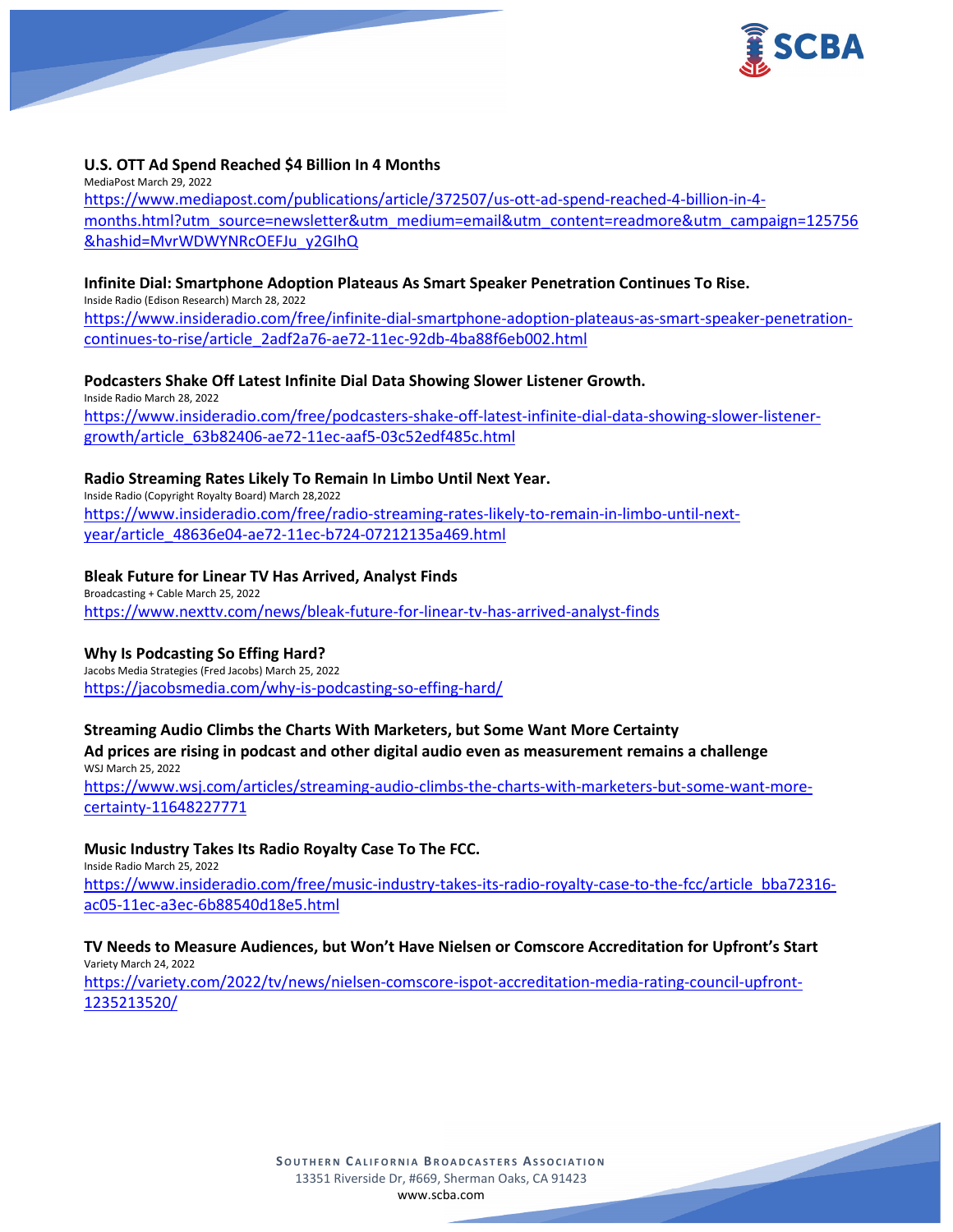

### **TV Ad Spend To Fall Below 20% Of Total For First Time**

MediaPost March 25, 2022

[https://www.mediapost.com/publications/article/372394/tv-ad-spend-to-fall-below-20-of-total-for-first](https://www.mediapost.com/publications/article/372394/tv-ad-spend-to-fall-below-20-of-total-for-first-t.html?utm_source=newsletter&utm_medium=email&utm_content=readmore&utm_campaign=125714&hashid=0GmwUb-VQzGl9svJRwTNrA)[t.html?utm\\_source=newsletter&utm\\_medium=email&utm\\_content=readmore&utm\\_campaign=125714&hashi](https://www.mediapost.com/publications/article/372394/tv-ad-spend-to-fall-below-20-of-total-for-first-t.html?utm_source=newsletter&utm_medium=email&utm_content=readmore&utm_campaign=125714&hashid=0GmwUb-VQzGl9svJRwTNrA) [d=0GmwUb-VQzGl9svJRwTNrA](https://www.mediapost.com/publications/article/372394/tv-ad-spend-to-fall-below-20-of-total-for-first-t.html?utm_source=newsletter&utm_medium=email&utm_content=readmore&utm_campaign=125714&hashid=0GmwUb-VQzGl9svJRwTNrA)

### **NPR Story Says That You are Allowed to Lie in Broadcast Political Ads – Half the Story?**

Broadcast Law Blog (David Oxenford) March 23, 2022 [https://www.broadcastlawblog.com/2022/03/articles/npr-story-says-that-you-are-allowed-to-lie-in-broadcast](https://www.broadcastlawblog.com/2022/03/articles/npr-story-says-that-you-are-allowed-to-lie-in-broadcast-political-ads-half-the-story/)[political-ads-half-the-story/](https://www.broadcastlawblog.com/2022/03/articles/npr-story-says-that-you-are-allowed-to-lie-in-broadcast-political-ads-half-the-story/)

### **In 2022, 19.0 million people will be online sports bettors in the US**

eMarketer March 18, 2022 <https://www.emarketer.com/content/online-sports-bettors-us?ecid=NL1009>

#### **Nielsen PPM Audience Weekly Trends**

**Here are the audience trends for our PPM markets for March Week 1 (March 9 - 15, 2022). This is the week that we switched to Daylight Savings Time and threw ourselves out of sync for a few days.**

## **Los Angeles (Metro 12+ Population 11,369,600)**

#### **AQH:**

Nov Monthly - 678,200 Dec Monthly - 662,200 Hol Monthly - 613,500

Jan Monthly - 580,600 Feb Monthly - 620,100

Mar Week 1 - 629,900 Mar Week 2 - 608,200

### **Cume:**

Nov Monthly - 10,281,100 Dec Monthly - 10,414,000 Hol Monthly - 10,147,400

Jan Monthly - 9,902,300 Feb Monthly -10,026,000

Mar Week 1 - 10,180,800 Mar Week 2 - 10,090,400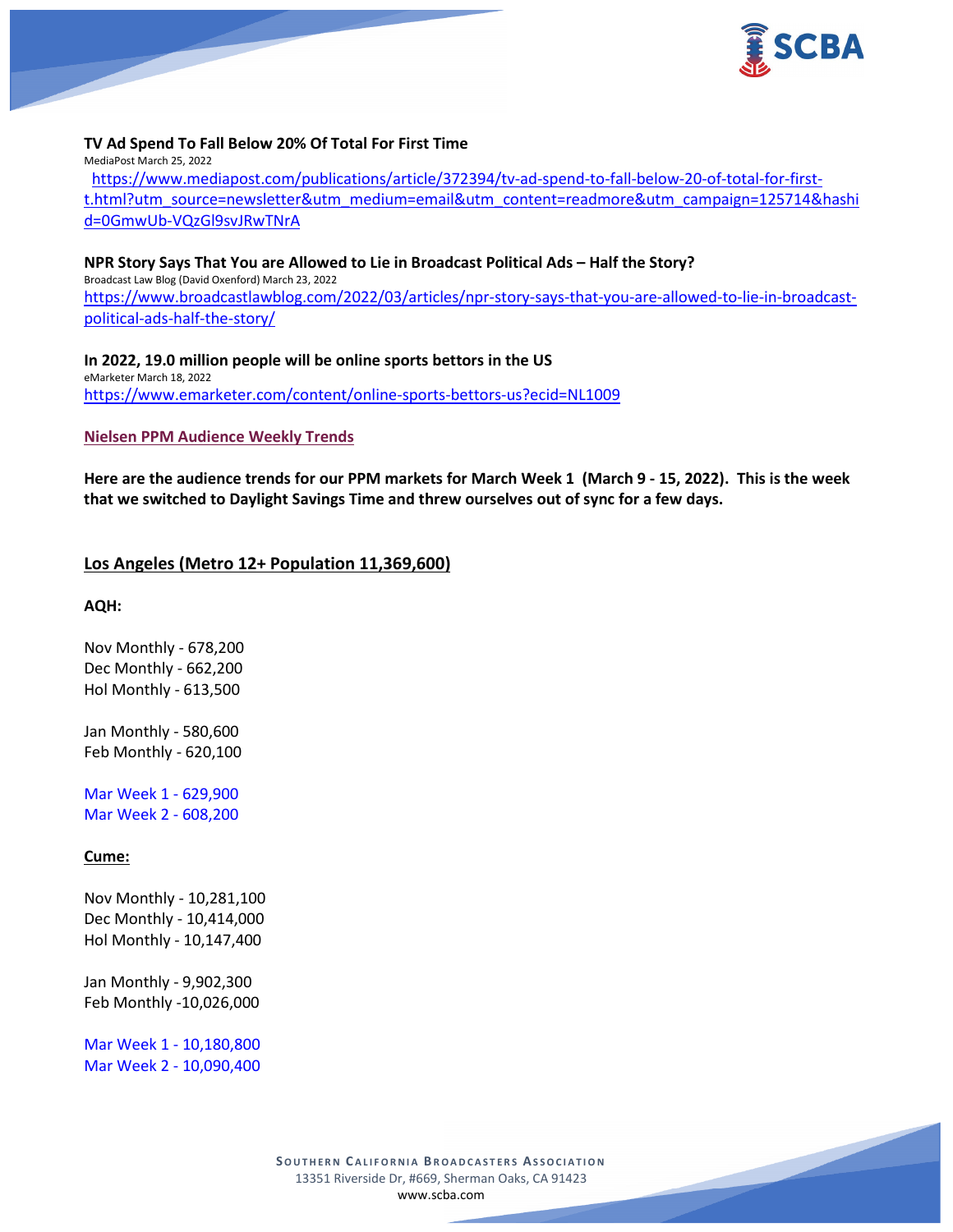



# **Riverside/San Bernardino (Metro 12+ Population 2,172,100)**

**AQH:**

Nov Monthly - 119,700 Dec Monthly - 114,800 Hol Monthly - 95,700

Jan Monthly - 99,400 Feb Monthly -113,800

Mar Week 1 - 122,600 Mar Week 2 - 130,100

# **Cume:**

Nov Monthly - 1,936,300 Dec Monthly - 1,904,700 Hol Monthly - 1,810,400

Jan Monthly - 1,810,400 Feb Monthly - 1,894,000

Mar Week 1 - 1,893,300 Mar Week 2 - 1,956,400

## **San Diego (Metro 12+ Population 2,881,200)**

## **AQH:**

Nov Monthly - 141,400 Dec Monthly - 131,500 Hol Monthly - 118,500

Jan Monthly - 119,000 Feb Monthly - 124,000

Mar Week 1 - 124,700 Mar Week 2 - 129,600